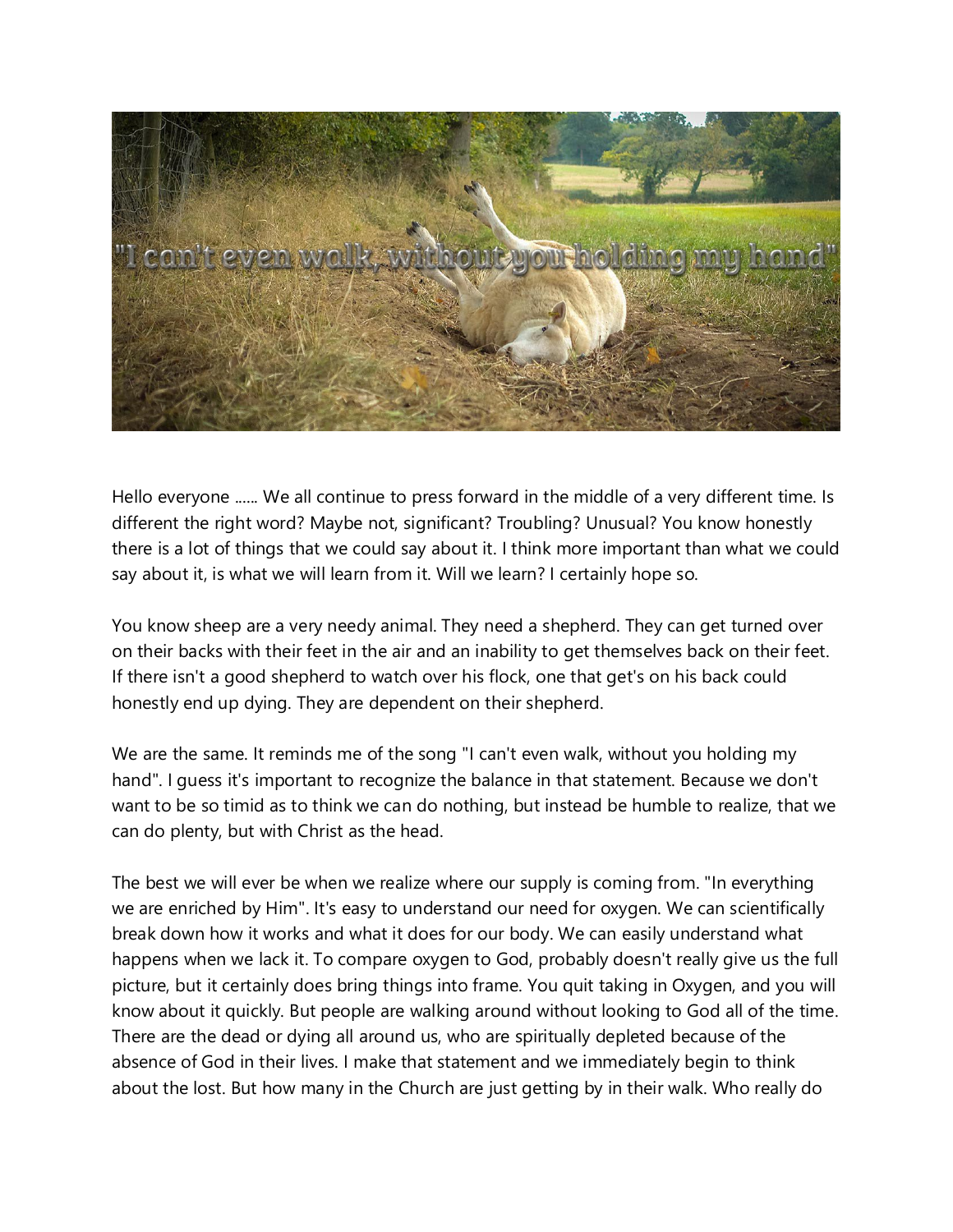more of holding the reigns than trusting God to lead.

I think it's something we all have or do struggle with. "And Ye are complete in Him". Searching for God, and walking in the fullness of God, is what makes us complete. Even a claiming Christian can be incomplete because they are only giving God the crumbs of their lives, rather than the whole of it. If we saw ourselves as we really are, it would make a difference. If we saw ourselves as that little sheep turned over on its back, legs in the air, with no ability of our own, to get turned over, but knowing that we have a loving Shepherd, who is watching over us.

Though he fall, he shall not be utterly cast down: for the LORD upholdeth him with his hand. -- Right ..... Praise the Lord. We struggle, but God is there, we hurt, and God is there, we need, and God is there. Whatever it is, we have a Good Shepherd that tends to His flock. We have a Shepherd that makes His people complete.

It's encouraging to be reminded of the riches we enjoy as a part of God's Kingdom. The fullness of this relationship, our adoption as the children of God. Keep plowing forward. Trust in Him......... and all will be well.

God bless Pastor Paul

April 8

In everything ye are enriched by him.

When we were yet without strength, in due time Christ died for the ungodly. — He that spared not his own Son, but delivered him up for us all, how shall be not with him also freely give us all things?

In him dwelleth all the fulness of the Godhead bodily. And ye are complete in him, which is the head of all principality and power.

Abide in me, and I in you. As the branch cannot bear fruit of itself, except it abide in the vine; no more can ye, except ye abide in me. I am the vine ye are the branches: he that abideth in me and I in him, the same bringeth forth much fruit: for without me ye can do nothing. — To will is present with me; but how to perform that which is good I find not. — Unto every one of us is given grace according to the measure of the gift of Christ.

If ye abide in me, and my words abide in you, ye shall ask what ye will, and it shall be done